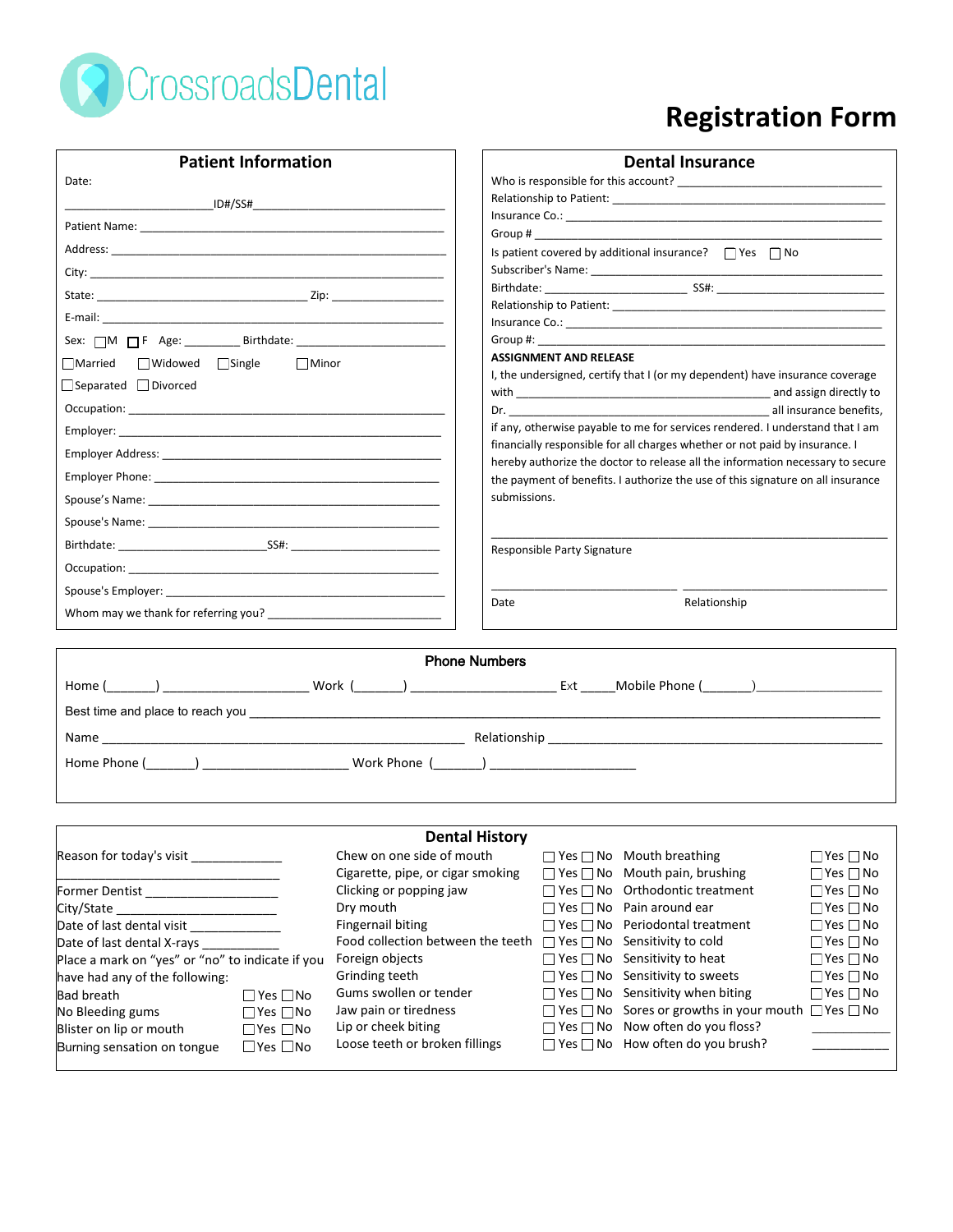| <b>Health History</b>                                                                                                                |                      |                            |                                  |                                                        |                      |  |  |
|--------------------------------------------------------------------------------------------------------------------------------------|----------------------|----------------------------|----------------------------------|--------------------------------------------------------|----------------------|--|--|
|                                                                                                                                      |                      |                            |                                  |                                                        |                      |  |  |
|                                                                                                                                      |                      |                            |                                  |                                                        |                      |  |  |
| Have you ever taken any of the group of drugs collectively referred to as 'fen-phen?" These include combinations of lonimin. Adipex. |                      |                            |                                  |                                                        |                      |  |  |
| Fastin (brand names of phentermine), Pondimin (fenfluramine) and Redux (dextenfluramine). □ Yes □ No                                 |                      |                            |                                  |                                                        |                      |  |  |
|                                                                                                                                      |                      |                            |                                  |                                                        |                      |  |  |
| Place a mark on "yes" Or 'no to indicate if you have had any of the following:                                                       |                      |                            |                                  |                                                        |                      |  |  |
| AIDS/HIV                                                                                                                             | $\Box$ Yes $\Box$ No | Epilepsy                   |                                  | $\Box$ Yes $\Box$ No Respiratory Disease               | $\Box$ Yes $\Box$ No |  |  |
| Anemia                                                                                                                               | $\Box$ Yes $\Box$ No | Fainting or dizziness      |                                  | □ Yes □ No Rheumatic Fever                             | $\Box$ Yes $\Box$ No |  |  |
| Arthritis, Rheumatism                                                                                                                | $\Box$ Yes $\Box$ No | Glaucoma                   |                                  | □ Yes □ No Scarlet Fever                               | $\Box$ Yes $\Box$ No |  |  |
| <b>Artificial Heart Valves</b>                                                                                                       | $\Box$ Yes $\Box$ No | Headaches                  |                                  | □ Yes □ No Shortness of Breath                         | $\Box$ Yes $\Box$ No |  |  |
| <b>Artificial Joints</b>                                                                                                             | $\Box$ Yes $\Box$ No | <b>Heart Murmur</b>        |                                  | $\Box$ Yes $\Box$ No Sinus Trouble                     | $\Box$ Yes $\Box$ No |  |  |
| Asthma                                                                                                                               | $\Box$ Yes $\Box$ No | <b>Heart Problems</b>      | □ Yes □ No Skin Rash             |                                                        | $\Box$ Yes $\Box$ No |  |  |
| <b>Back Problems</b>                                                                                                                 | $\Box$ Yes $\Box$ No | Hepatitis Type _________   |                                  | $\Box$ Yes $\Box$ No Special Diet                      | $\Box$ Yes $\Box$ No |  |  |
| Bleeding abnormally, with                                                                                                            | $\Box$ Yes $\Box$ No | Herpes                     | □Yes □No Stroke                  |                                                        | $\Box$ Yes $\Box$ No |  |  |
| extractions or surgery                                                                                                               | $\Box$ Yes $\Box$ No | <b>High Blood Pressure</b> |                                  | $\Box$ Yes $\Box$ No Swollen Feet or Ankles            | $\Box$ Yes $\Box$ No |  |  |
| <b>Blood Disease</b>                                                                                                                 | $\Box$ Yes $\Box$ No | Jaundice                   |                                  | □ Yes □ No Swollen Neck Glands                         | $\Box$ Yes $\Box$ No |  |  |
| Cancer                                                                                                                               | $\Box$ Yes $\Box$ No | Jaw Pain                   |                                  | $\Box$ Yes $\Box$ No Thyroid Problems                  | $\Box$ Yes $\Box$ No |  |  |
| <b>Chemical Dependency</b>                                                                                                           | $\Box$ Yes $\Box$ No | Kidney Disease             | $\Box$ Yes $\Box$ No Tonsillitis |                                                        | $\Box$ Yes $\Box$ No |  |  |
| Chemotherapy                                                                                                                         | $\Box$ Yes $\Box$ No | Liver Disease              |                                  | $\Box$ Yes $\Box$ No Tuberculosis                      | $\Box$ Yes $\Box$ No |  |  |
| <b>Circulatory Problems</b>                                                                                                          | $\Box$ Yes $\Box$ No | Low Blood Pressure         |                                  | $\Box$ Yes $\Box$ No Tumor or growth on head or        | $\Box$ Yes $\Box$ No |  |  |
| Congenital Heart Lesions                                                                                                             | $\Box$ Yes $\Box$ No | Mitral Valve Prolapse      | $\Box$ Yes $\Box$ No neck        |                                                        | $\Box$ Yes $\Box$ No |  |  |
| <b>Cortisone Treatments</b>                                                                                                          | $\Box$ Yes $\Box$ No | <b>Nervous Problems</b>    | $\Box$ Yes $\Box$ No Ulcer       |                                                        | $\Box$ Yes $\Box$ No |  |  |
| Cough, persistent or bloody                                                                                                          | $\Box$ Yes $\Box$ No | Pacemaker                  |                                  | $\Box$ Yes $\Box$ No Venereal Disease                  | $\Box$ Yes $\Box$ No |  |  |
| <b>Diabetes</b>                                                                                                                      | $\Box$ Yes $\Box$ No | Psychiatric Care           |                                  | □ Yes □ No Weight Loss. Unexplained                    | $\Box$ Yes $\Box$ No |  |  |
| Emphysema                                                                                                                            | $\Box$ Yes $\Box$ No | <b>Radiation Treatment</b> | $\Box$ Yes $\Box$ No             |                                                        |                      |  |  |
| Do you wear contact lenses?                                                                                                          | $\Box$ Yes $\Box$ No |                            |                                  |                                                        |                      |  |  |
| Women:                                                                                                                               |                      |                            |                                  |                                                        |                      |  |  |
| Are you pregnant?                                                                                                                    | $\Box$ Yes $\Box$ No | Due date                   |                                  | Are you nursing? $\Box$ Yes $\Box$ No                  |                      |  |  |
| Taking birth control pills?                                                                                                          | $\Box$ Yes $\Box$ No |                            |                                  |                                                        |                      |  |  |
|                                                                                                                                      |                      |                            |                                  |                                                        |                      |  |  |
| <b>Medications</b>                                                                                                                   |                      | <b>Allergies</b>           |                                  |                                                        |                      |  |  |
| List any medications you are currently taking and the                                                                                |                      |                            | $\Box$ Aspirin                   | $\Box$ Local Anesthetic                                |                      |  |  |
| correlating diagnosis:                                                                                                               |                      |                            |                                  | $\Box$ Barbiturates (Sleeping pills) $\Box$ Penicillin |                      |  |  |
|                                                                                                                                      |                      |                            |                                  |                                                        |                      |  |  |
|                                                                                                                                      |                      |                            |                                  | $\Box$ Codeine<br>$\Box$ Sulfa                         |                      |  |  |
|                                                                                                                                      |                      |                            | $\Box$ Iodine                    |                                                        |                      |  |  |
|                                                                                                                                      |                      |                            | $\Box$ Latex                     |                                                        |                      |  |  |
| <b>Pharmacy Name</b>                                                                                                                 |                      |                            |                                  |                                                        |                      |  |  |

Phone  $($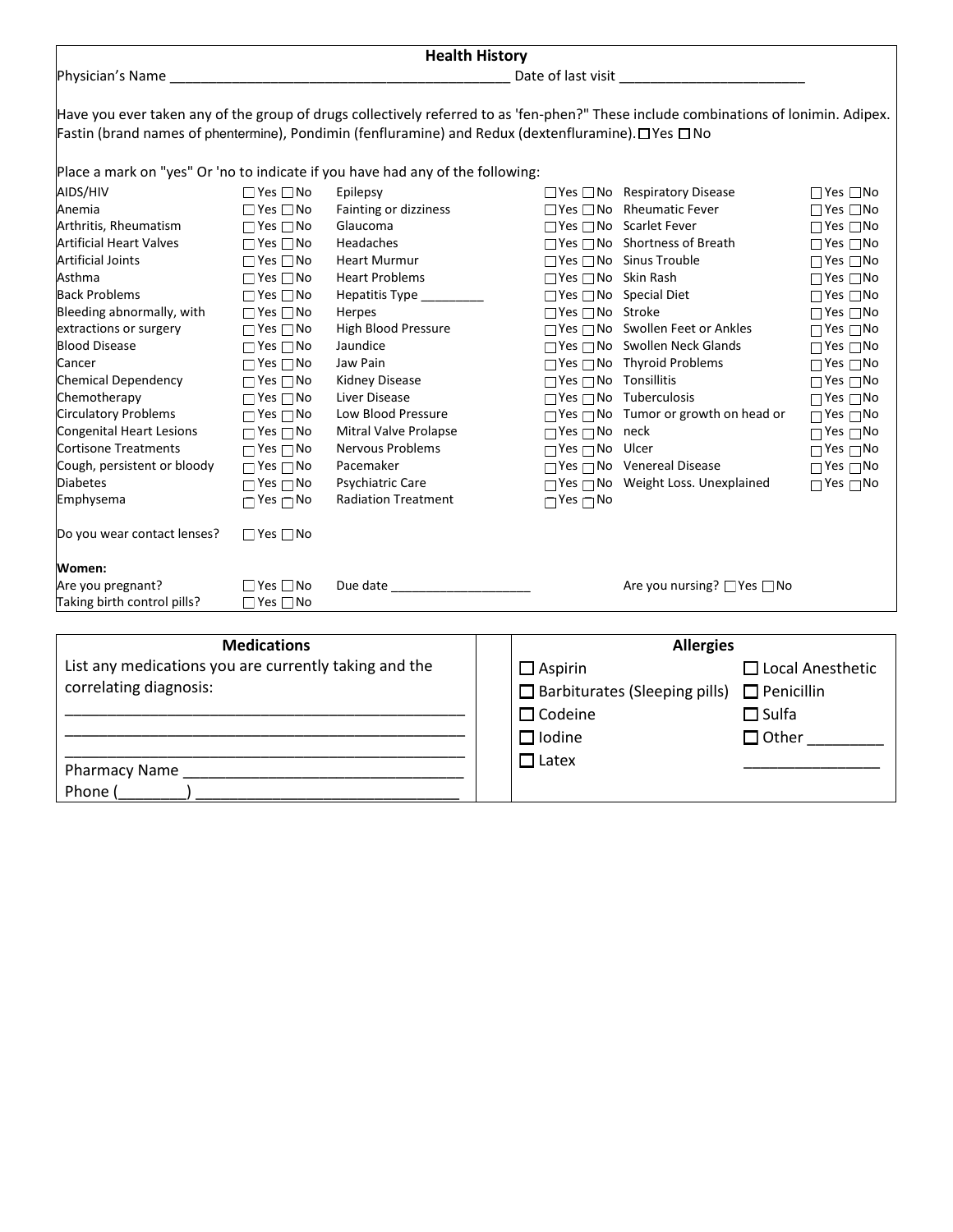

## **Patient/Doctor Bill Of Rights**

Thank you for allowing us to provide you with your dental care. We take our job seriously and want you to feel comfortable with us in an environment of mutual respect. We have put together two short lists that will facilitate this.

### **Patient Bill of Rights**

As a patient you have the right to expect the following:

- 1. Courtesy from the entire staff at every visit.
- 2. Promptness we can occasionally run late, and when we do, you deserve to be informed.
- 3. A neat and clean office let us know if we ever fail to meet your standards.
- 4. A thorough explanation of any proposed treatment.
- 5. Financial arrangements determined in advanced we will go out of our way to help file your insurance and explain any confusion regarding treatment and fees.

### **Doctor Bill of Rights**

For you to be a patient in our office we ask that you:

- 1. Be prompt for scheduled appointments.
- 2. Give us 48 hours notice if you are unable to make your scheduled appointment.
- 3. Meet your financial obligations at the time of service in accordance with the arrangements that have been made in advance.

-Your insurance is a contract between you and your insurance company. Ultimately it is your responsibility to understand your insurance policy.

-An estimate given is just that-an estimate. It is always your responsibility to pay for services rendered. This means that if your insurance doesn't pay what we have anticipated it is your responsibility to pay the balance. -Returned checks will be handled through ReChek, Inc. and a \$32 processing fee will be applied.

- 4. Follow pre-treatment and post-treatment recommendations, and return for recall visits when reminded by phone and/or postcard.
- 5. If you are satisfied with the care you receive from us, you will consider referring your family, friends, and coworkers to us.

We will be happy to go over any of this with you that you might have questions about. If you are dissatisfied with any aspect of care that you receive from our office please let our office manager know!

\_\_\_\_\_\_\_\_\_\_\_\_\_\_\_\_\_\_\_\_\_\_\_\_\_\_\_\_\_\_\_\_\_\_\_\_\_\_\_\_\_ \_\_\_\_\_\_\_\_\_\_\_\_\_\_\_\_\_\_\_\_\_\_\_\_\_\_\_\_\_\_\_\_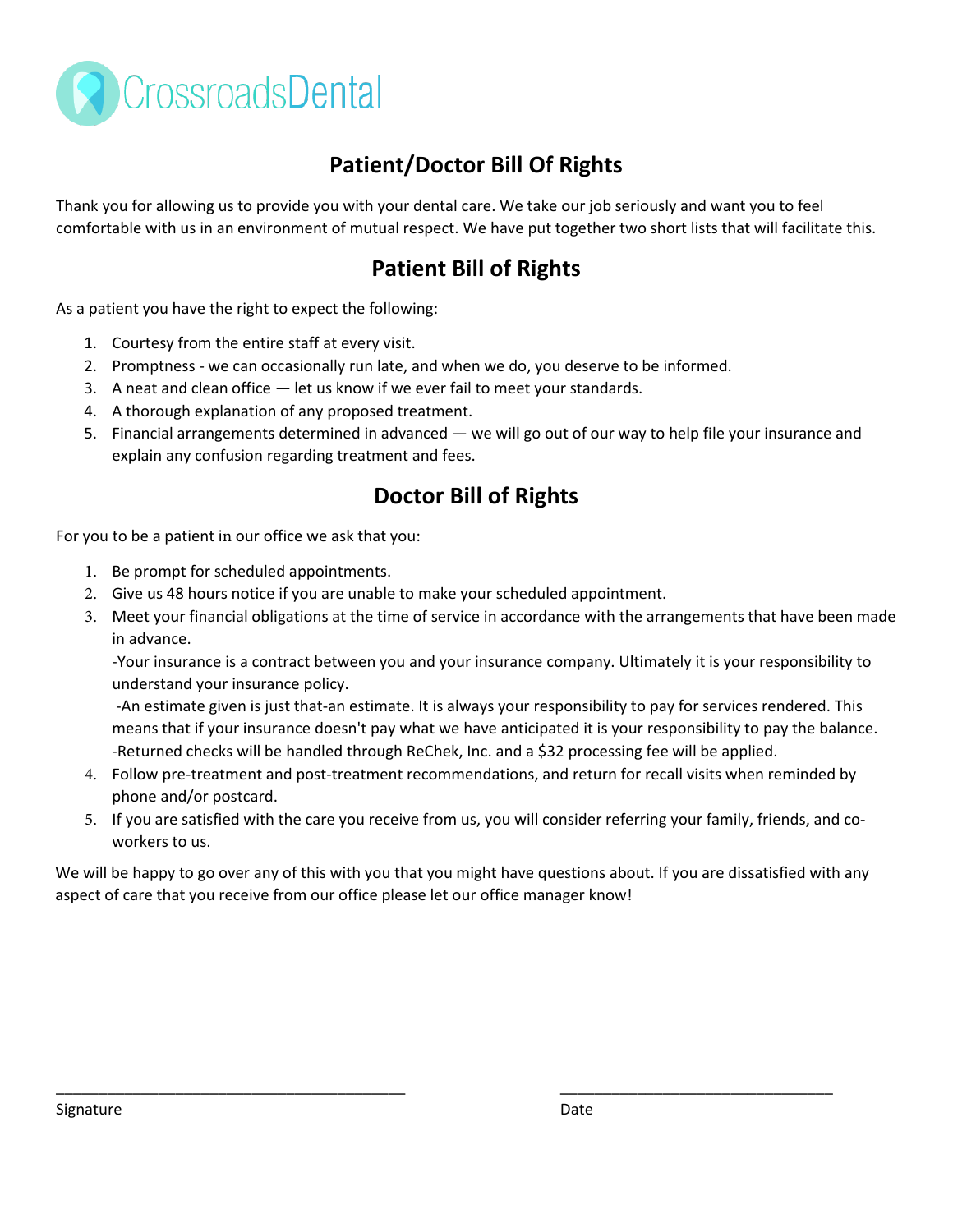

### **Payment Policy**

This practice depends upon reimbursement from patients for the costs incurred in their care. As condition of your treatment in this office, **payment must be made in advance or on the day services are rendered.** Pre-payment Installments of dental services can be arranged, but must be paid in full by the day of treatment.

For patients with insurance, we verify coverage and file claims as a courtesy to our patients. However, it is up to the patient to understand their own benefits and acknowledge they will be responsible for any treatment not covered by their insurance plan.

We appreciate all our patients and want to ensure we can continue to provide quality care.

Printed name of guarantor or responsible party

\_\_\_\_\_\_\_\_\_\_\_\_\_\_\_\_\_\_\_\_\_\_\_\_\_\_\_\_\_\_\_\_\_\_\_\_\_\_\_\_\_\_\_\_\_\_\_\_

\_\_\_\_\_\_\_\_\_\_\_\_\_\_\_\_\_\_\_\_\_\_\_\_\_\_\_\_\_\_\_\_\_\_\_\_\_\_\_\_\_\_\_\_\_\_\_\_

\_\_\_\_\_\_\_\_\_\_\_\_\_\_\_\_\_\_\_\_\_\_\_\_\_\_\_\_\_\_\_\_\_\_\_\_\_\_\_\_\_\_\_\_\_\_\_\_

Signature of guarantor or responsible party

Date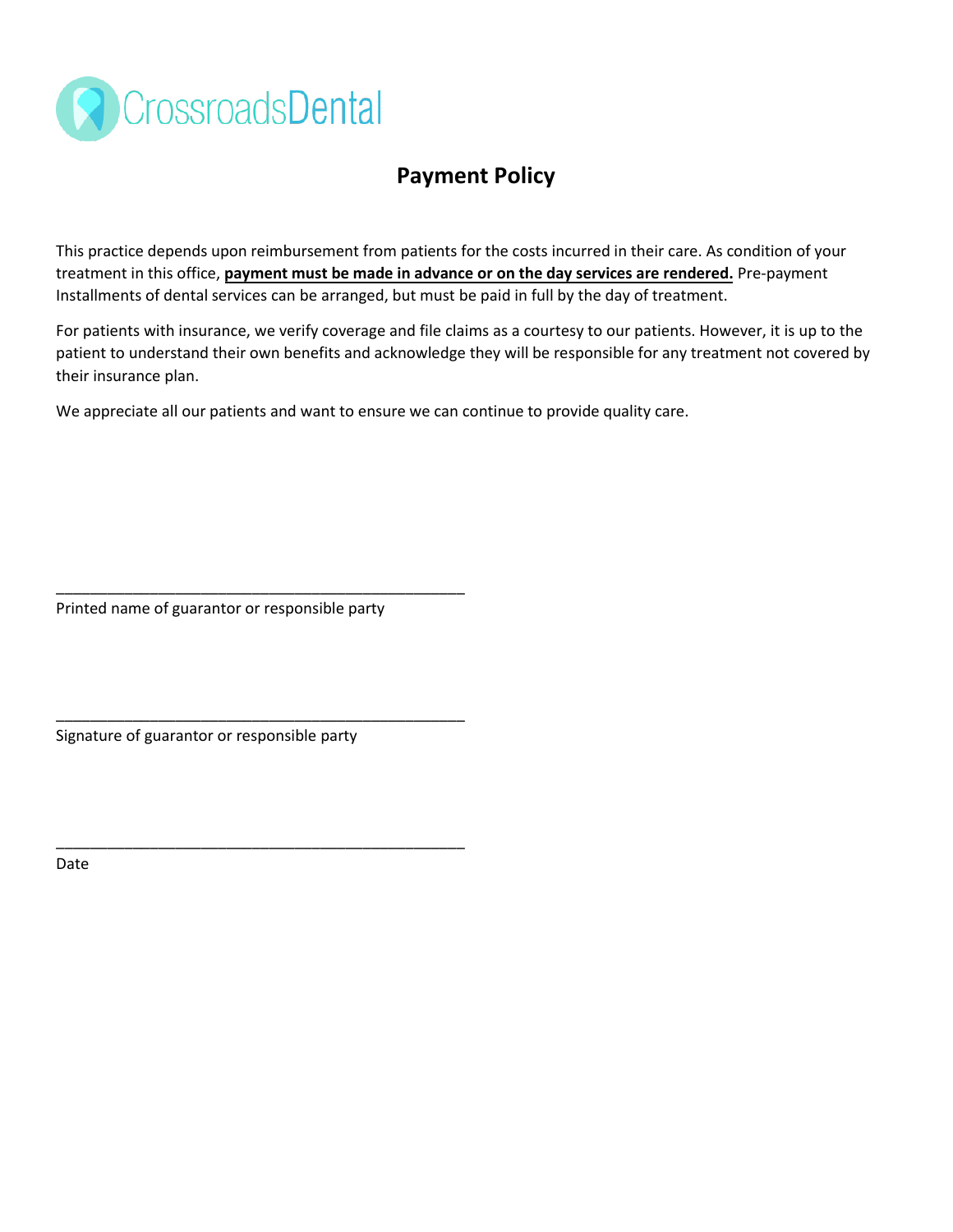

Welcome to Crossroads Dental Group! We are a general dentistry office focused on providing compassionate care to all our patients. We pride ourselves on being a small, personalized practice, and enjoy taking time to really get to know each patient. Our dentists are highly trained and experienced, and are committed to making sure you are as relaxed and comfortable as possible during your treatments.

Please read our office policies and initial below:

**\_\_\_\_\_ APPOINTMENTS:** We see patients on an appointment basis. New patients who have completed their Patient Registration and History forms should plan to arrive at least 15 minutes before your scheduled visit. If you have not completed your registration and history forms, and want to complete them when you arrive, please arrive 30 minutes prior to your appointment to complete the forms. If you are an established patient, please arrive 15 minutes before your appointment time.

**\_\_\_\_\_ IDENTIFICATION:** Each patient or guardian should bring a current driver's license (or other photo ID) and insurance card. This information is necessary for verification purposes.

**\_\_\_\_\_ APPOINTMENT REMINDERS:** As a courtesy, we typically call you two days before your visit to confirm your appointment. If you need to call to reschedule, or cancel your appointment, please call our office prior to your appointment.

\_\_\_\_\_CANCELLED/NO SHOW APPOINTMENTS: All patients are required to give a 24 hour notice of cancellation or you will incur a S50 charge.

**\_\_\_\_\_ NO SHOW/CANCELLATION POLICY:** Once a patient has three no-shows, cancellations or a combination, the patient's appointments will only be scheduled as a "same day work-in" on future visits.

**LATE FOR APPOINTMENT:** When patients are late we may get behind on our schedule and this affects other patient's visits. Our policy is that if a patient arrives more than 15 minutes late for their appointment, the patient may be asked to reschedule their appointment, depending on the day's schedule.

**\_\_\_\_\_ MINORS:** We require prior permission from the parent or guardian to treat any child under the age of 18 years old. Please make sure you sign the signature sheet to give us permission to treat your child in your absence. We will not be able to see any children without this signature. For established child patients, the parent is responsible for keeping the insurance information current on file and making sure the patient is able to pay their responsible portion for each visit. Children under 14 years of age must be accompanied by an adult at all times. Please never leave your child unattended at any time.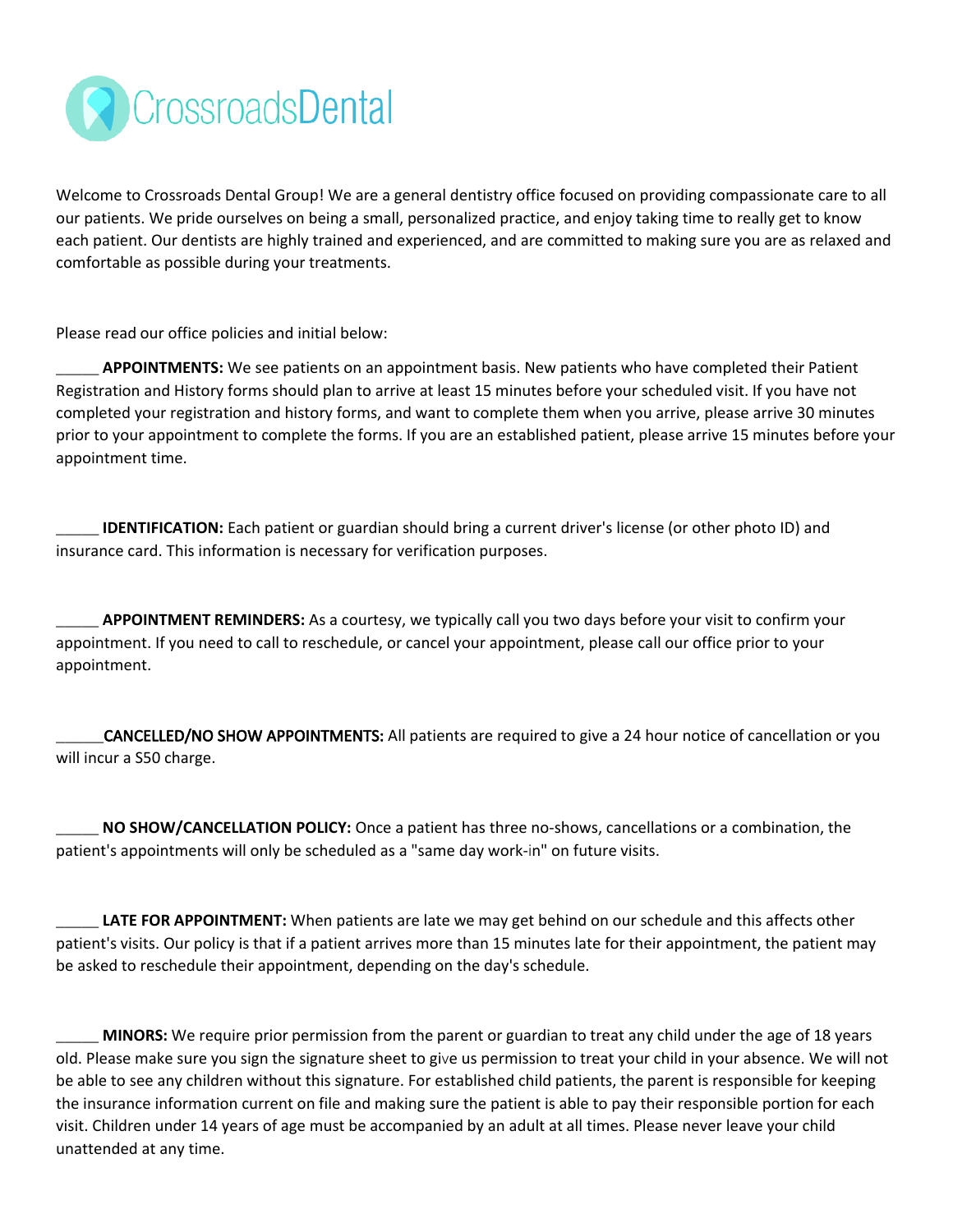**\_\_\_\_\_ RETURNED CHECKS:** We have a **\$25.00** charge for all returned checks.

**\_\_\_\_\_ REFERRALS:** If your insurance plan requires a referral, you are responsible to see that it is received by our office prior to your visit. Please call ahead to obtain your referral in advance to avoid delays or having to reschedule your appointment. If the referral is not received, you may be asked ter pay for your visit.

\_\_\_\_\_CO-PAYS & DEDUCTIBLES: Payment for copays, deductibles, coinsurance and non-covered services are collected at the time of service. We collect based upon the information provided by your insurance company. Insurance companies and our office require signed consent forms for all surgical procedures (removal of lesions, biopsies, freezing, cosmetic procedures, etc.).

**\_\_\_\_\_ INSURANCE:** We collect based upon the information provided by your insurance company, so we require patients to be familiar with their benefits. As a courtesy, we verify eligibility and file claims to your insurance company, but it is ultimately up to you to understand what procedures, treatments and materials are covered under your plan, what they pay, and what portion of treatment will be your responsibility.

Printed Name Signature

Date

We take great pride in the care of each patient in our practice. Please help our office by understanding our policies.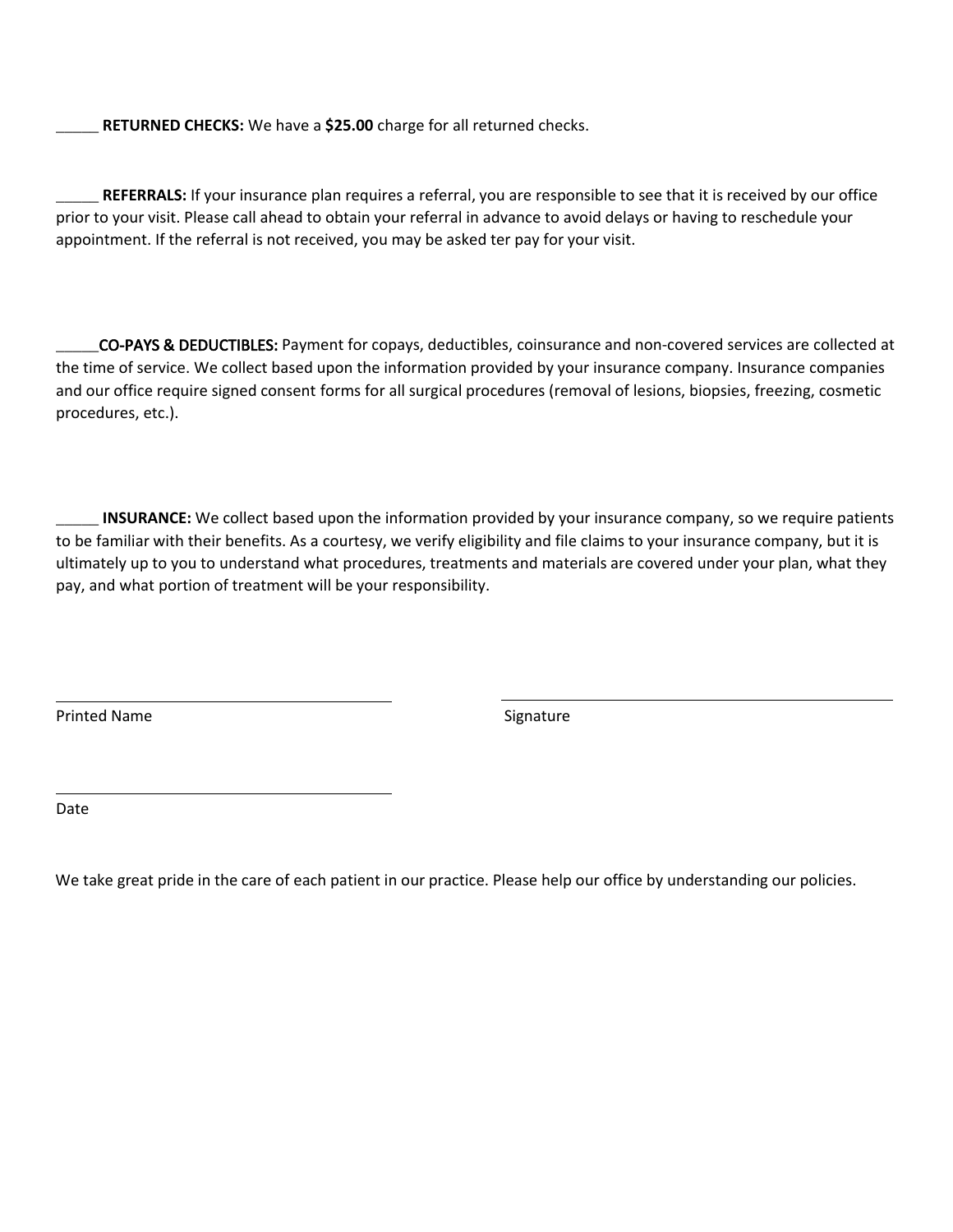

### **Acknowledgement of Receipt of Notice of Privacy Practices**

You May Refuse to Sign This Acknowledgment

|                    | have received a copy of this office's Notice of |
|--------------------|-------------------------------------------------|
| Privacy Practices. |                                                 |
|                    |                                                 |
|                    |                                                 |
| Date:              |                                                 |
|                    |                                                 |

### **For Office Use Only**

We attempted to obtain written acknowledgement of receipt of our Notice of Privacy Practices, but acknowledgement could not be obtained because:

 $\Box$  Individual refused to sign

❑ Communications barriers prohibited obtaining the acknowledgement

□ An emergency situation prevented us from obtaining acknowledgement

❑ Other (Please Specify)

Reproduction of this material by dentists and their staff is permitted. Any other use, duplication or distribution by any other party requires the prior written approval of the American Dental Association, This material is educational only, does not constitute legal advice, and covers only federal, not state, law. Changes in applicable laws or regulations may require revision. Dentists should contact their personal attorneys for legal advice pertaining to HIPAA compliance, the HITECH Act, and the U.S. Department of Health and Human Services rules and regulations.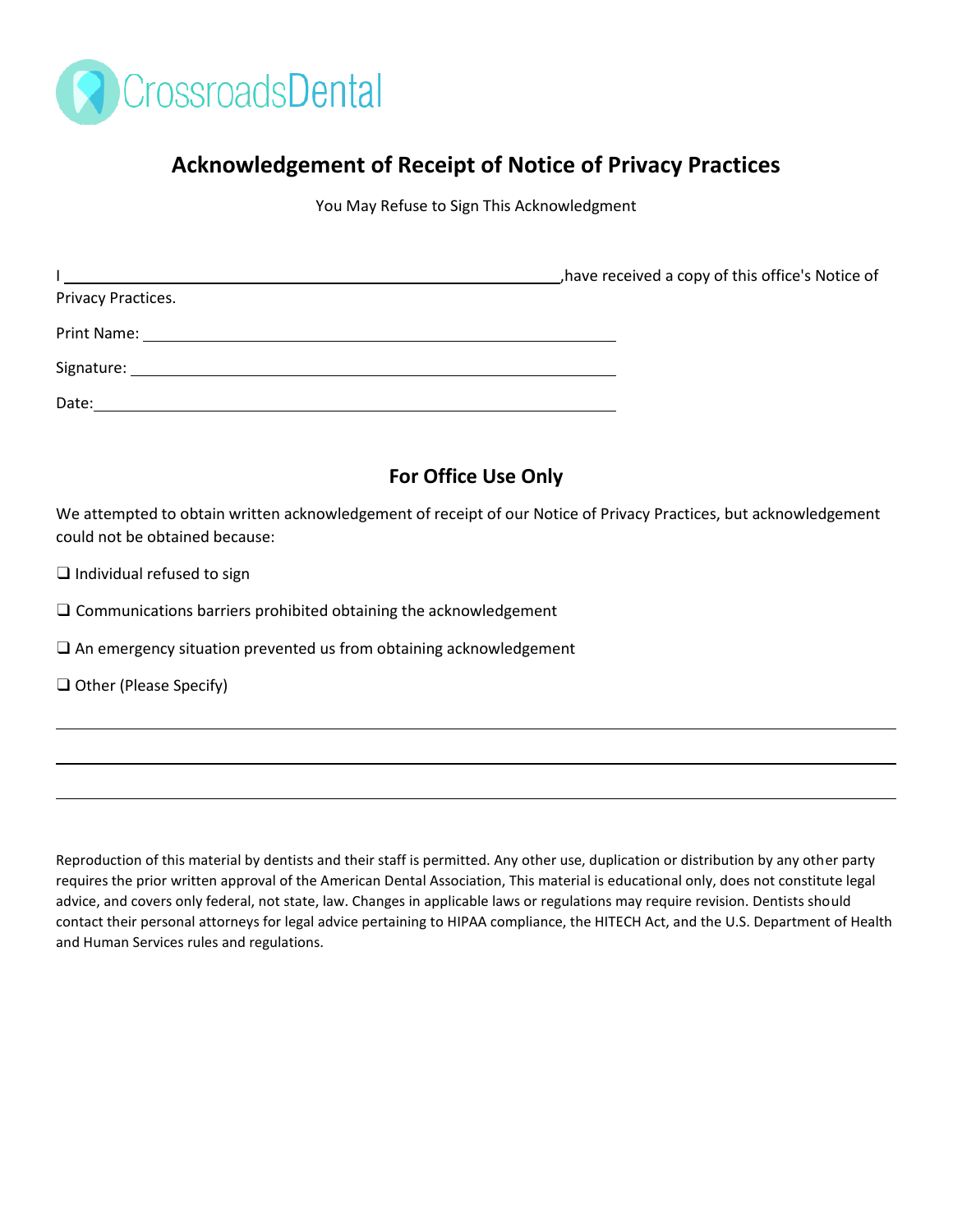#### **Notice of Privacy Practices**

#### THIS NOTICE DESCRIBES HOW HEALTH INFORMATION ABOUT YOU MAY BE USED AND DISCLOSED AND HOW YOU CAN GET ACCESS TO THIS INFORMATION.

#### PLEASE REVIEW IT CAREFULLY. THE PRIVACY OF YOUR HEALTH INFORMATION IS IMPORTANT TO US.

#### **Our Legal Duty**

We are required by applicable federal and state law to maintain the privacy of your protected health information. We are also required to give you this Notice about our privacy practices, our legal duties, and your rights concerning your protected health information. We must follow the privacy practices that are described in this Notice while it is in effect. This Notice takes effect May 1, 2011, and will remain in effect until we replace it.

We reserve the right to change our privacy practices and the terms of this Notice at any time, provided such changes are permitted by applicable law. We reserve the right' to make the changes in our privacy practices and the new terms of our Notice effective for all health information that we maintain, including health information we created or received before we made the changes. Before we make a significant change in our privacy practices, we will change this Notice and provide the new Notice at our practice location, and we will distribute it upon request.

You may request a copy of our Notice at any time. For more information about our privacy practices, or for additional copies of this Notice, please contact us using the information listed at the end of this notice.

Your Authorization; In addition to our use of your health information for the following purposes, you may give us written authorization to use your health information or to disclose it to anyone for any purpose. If you give us an authorization, you may revoke it in writing at any time. Your revocation will not affect any use or disclosures permitted by your authorization while it was in effect. Unless you give us a written authorization, we cannot use or disclose your health information for any reason except those described in this Notice.

#### **Uses and Disclosures of Health Information**

We use and disclose health information about you without authorization for the following purposes.

**Treatment:** We may use or disclose your health information for your treatment. For example, we may disclose your health information to a physician or other healthcare provider providing treatment to you.

**Payment:** We may use and disclose your health information to obtain payment for services we provide to you. For example, we may send claims to your dental health plan containing certain health information.

**Healthcare Operations:** We may use and disclose your health information in connection with our healthcare operations. For example, healthcare operations include quality assessment and improvement activities, reviewing the competence or qualifications of healthcare professionals, evaluating practitioner and provider performance, conducting training programs, accreditation, certification, licensing or credential activities.

To You Or Your Personal Representative: We must disclose your health information to you, as described in the Patient Rights section of this Notice. we may disclose your health information to your personal representative, but only if you agree that we may do so.

**Persons Involved In Care:** We may use or disclose health information to notify, or assist in the notification of (including identifying or locating) a family member, your personal representative or another person responsible for your care, of your location, your general condition, or death. If you are present, then prior to use or disclosure of your health information, we will provide you with an opportunity to object to such uses or disclosures. In the event of your absence or incapacity or in emergency circumstances, we will disclose health information based on a determination using our professional judgment disclosing only health information that is directly relevant to the person's involvement in your healthcare. We will also use our professional judgment and our experience with common practice to make reasonable inferences of your best interest in allowing a person to pick up filled prescriptions, medical supplies, x-rays, or other similar forms of health information.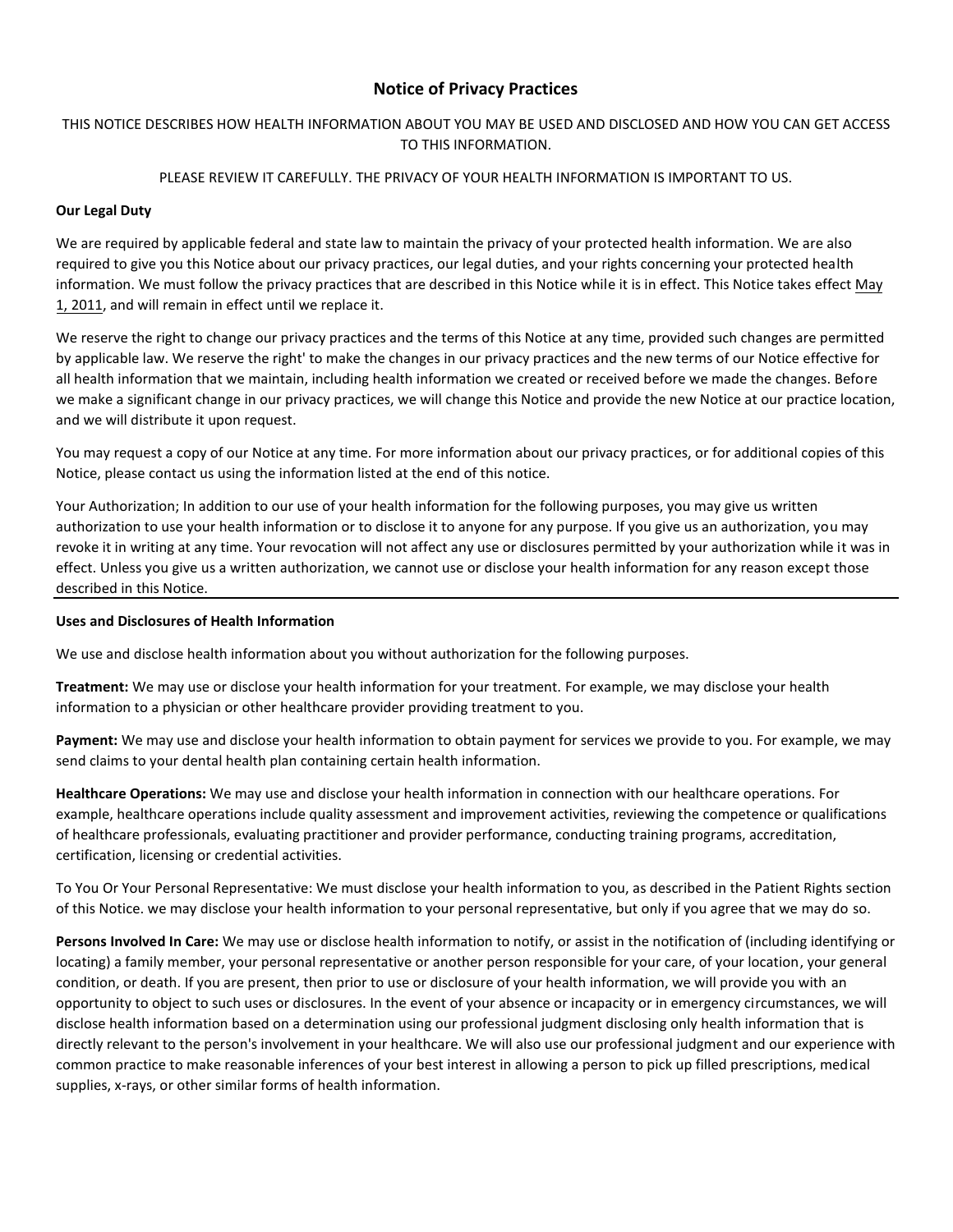**Disaster Relief:** We may use or disclose your health information to assist in disaster relief efforts.

**Marketing Health-Related Services:** We will not use your health information for marketing communications without your written authorization.

**Required by Law:** We may use or disclose your health information when we are required to do so by law.

**Public Health and Public Benefit:** We may use or disclose your health information to report abuse, neglect, or domestic violence; to report disease, injury, and vital statistics; to report certain information to the Food and Drug Administration (FDA); to alert someone who may be at risk of contracting or spreading a disease; for health oversight activities; for certain judicial and administrative proceedings; for certain law enforcement purposes; to avert a serious threat to health or safety; and to comply with workers' compensation or similar programs.

**Decedents:** We may disclose health information about a decedent as authorized or required by law.

**National Security:** We may disclose to military authorities the health information of Armed Forces personnel under certain circumstances. We may disclose to authorized federal officials health information required for lawful intelligence, counterintelligence, and other national security activities. We may disclose to correctional institution or law enforcement official having lawful custody the protected health information of an inmate or patient under certain circumstances.

**Appointment Reminders:** We may use or disclose you health information to provide you with appointment reminders (such as voicemail messages, postcards, or letters).

**Access:** You have the right to look at or get copies of your health information, with limited exceptions. You may request that We provide copies in a format other than photocopies. We will use the format you request unless we cannot practicably do so. You must make a request in writing to obtain access to your health information. You may obtain a form to request access by using the contact information listed at the end of this Notice. You may also request access by sending us a letter to the address at the end of this Notice. We will charge you a reasonable cost-based fee for the cost of supplies and labor of copying. If you request copies, we will charge you \$0.30 for each page, \$17.00 per hour for staff time to copy your health information, and postage if you want the copies mailed to you. If you request an alternative format, we will charge a cost-based fee for providing your health information in that format. If you prefer, we will prepare a summary or an explanation of your health information for a fee. Contact us using the information listed at the end of this Notice for a full explanation of our fee structure.

**Disclosure Accounting:** You have the right to receive a list of instances in which we or our business associates disclosed your health information for purposes other than treatment, payment, healthcare operations, and certain other activities, for the last 6 years, but not before April 14, 2003. If you request this accounting more than once in a 12-month period, we may charge you a reasonable, cost-based fee for responding to these additional requests.

**Restriction:** You have the right to request that we place additional restrictions on our use or disclosure of your health information. In most cases we are not required to agree to these additional restrictions, but if we do, we will abide by our agreement (except in certain circumstances where disclosure is required or permitted, such as an emergency, for public health activities, or when disclosure is required by law). We must comply with a request to restrict the disclosure of protected health information to a health plan for purposes of carrying out payment or health care operations (as defined by HIPAA) if the protected health information pertains solely to a health care item or service for which we have been paid out of pocket in full.

**Alternative Communication:** You have the right to request that we communicate with you about your health information by alternative means or at alternative locations. (You must make your request in writing.) Your request must specify the alternative means or location, and provide satisfactory explanation of how payments will be handled under the alternative means or location you request.

**Amendment:** You have the right to request that we amend your health information. Your request must be in writing, and it must explain why the information should be amended. We may deny your request under certain circumstances.